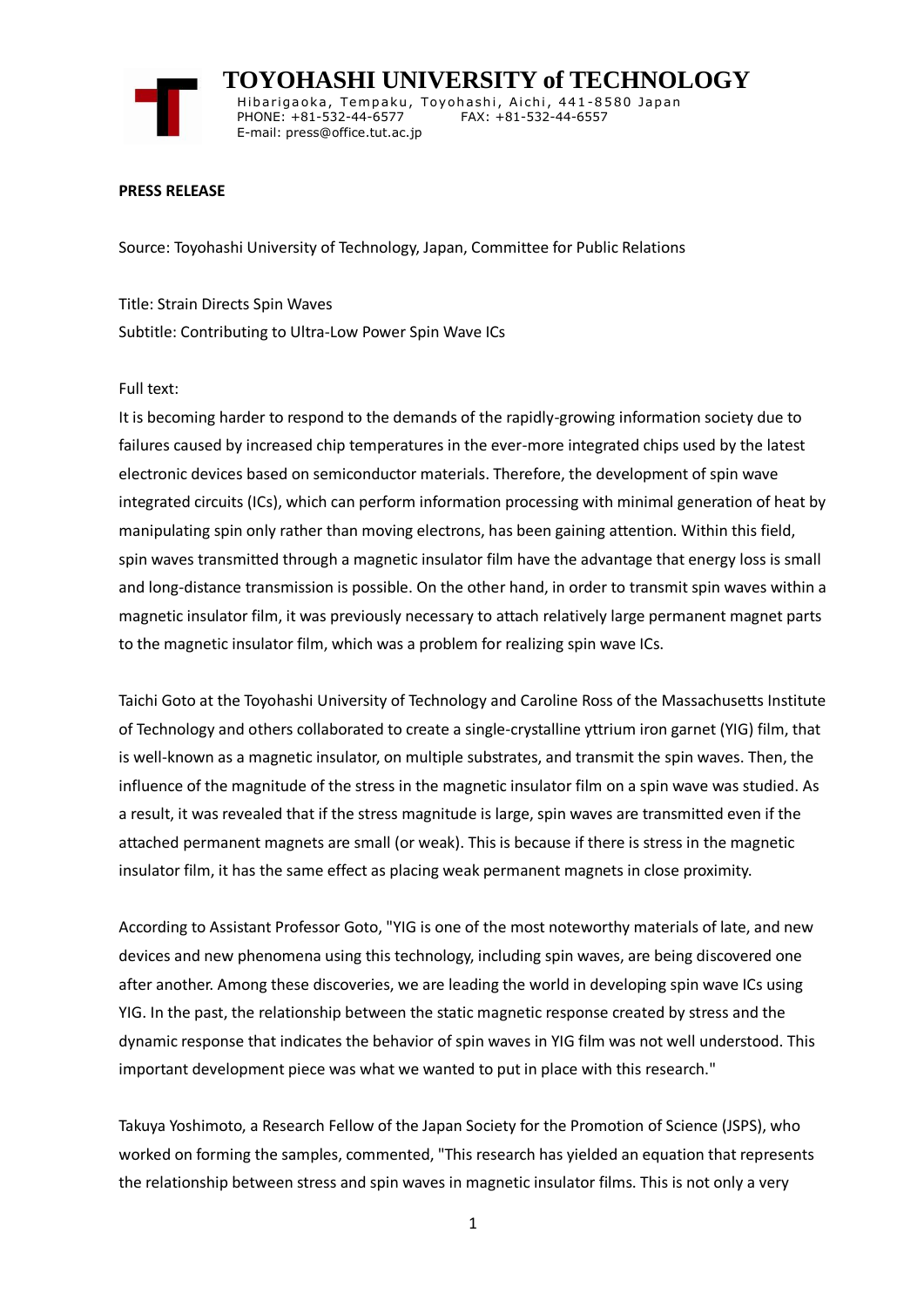

 **TOYOHASHI UNIVERSITY of TECHNOLOGY** Hibarigaoka, Tempaku, Toyohashi, Aichi, 441-8580 Japan PHONE: +81-532-44-6577 FAX: +81-532-44-6557 E-mail: press@office.tut.ac.jp

important step towards the realization of spin wave ICs but also accelerates the R&D on high frequency magnetic properties in the GHz band including spin waves and magnetic materials in the nano and micro scales."

In this research, a YIG thin film with a thickness of about 100 nm was formed on three garnet substrates with the same garnet structure as YIG but different lattice constants using pulsed laser deposition, and was used to investigate crystal structure, crystal strain, and stress magnitude. A pair of electrodes for exciting and detecting spin waves was formed on the fabricated YIG using electron beam lithography, and the relationship between the external magnetic field and the propagation frequency of the spin wave was measured. The dispersion equation of the spin wave including the change in magnetic anisotropy due to crystal strain was calculated, and it was confirmed that the calculated results were almost equal to the measured results. Also, by changing the magnitude of the generated strain, the size of the magnet required to excite the spin wave was able to be reduced by about 2.5 times compared to the case without strain. As a result, the whole spin wave IC can be miniaturized, and the device can be fabricated on a chip. In the future, the research team will apply the spin wave multi-input/output phase interference device of this technique to real spin wave devices, with the initial aim of demonstrating the function of a spin wave IC fabricated on a chip.

Funding agency:

Japan Science and Technology Agency (JST) Precursory Research for Embryonic Science and Technology (PRESTO), No. JPMJPR1524 JSPS KAKENHI, Nos. 26220902, 15H02240, 16H04329,17K19029 JSPS The Program for Advancing Strategic International Networks to Accelerate the Circulation of Talented Researchers, No. R2802 NSF ECCS, No. 1607865

## Reference

Takuya Yoshimoto, Taichi Goto, Kei Shimada, Bungo Iwamoto, Yuichi Nakamura, Hironaga Uchida, Caroline Ross and Mitsuteru Inoue, "Static and dynamic magnetic properties of single-crystalline yttrium iron garnet films epitaxially grown on three garnet substrates", Advanced Electronic Materials, DOI: 10.1002/aelm.201800106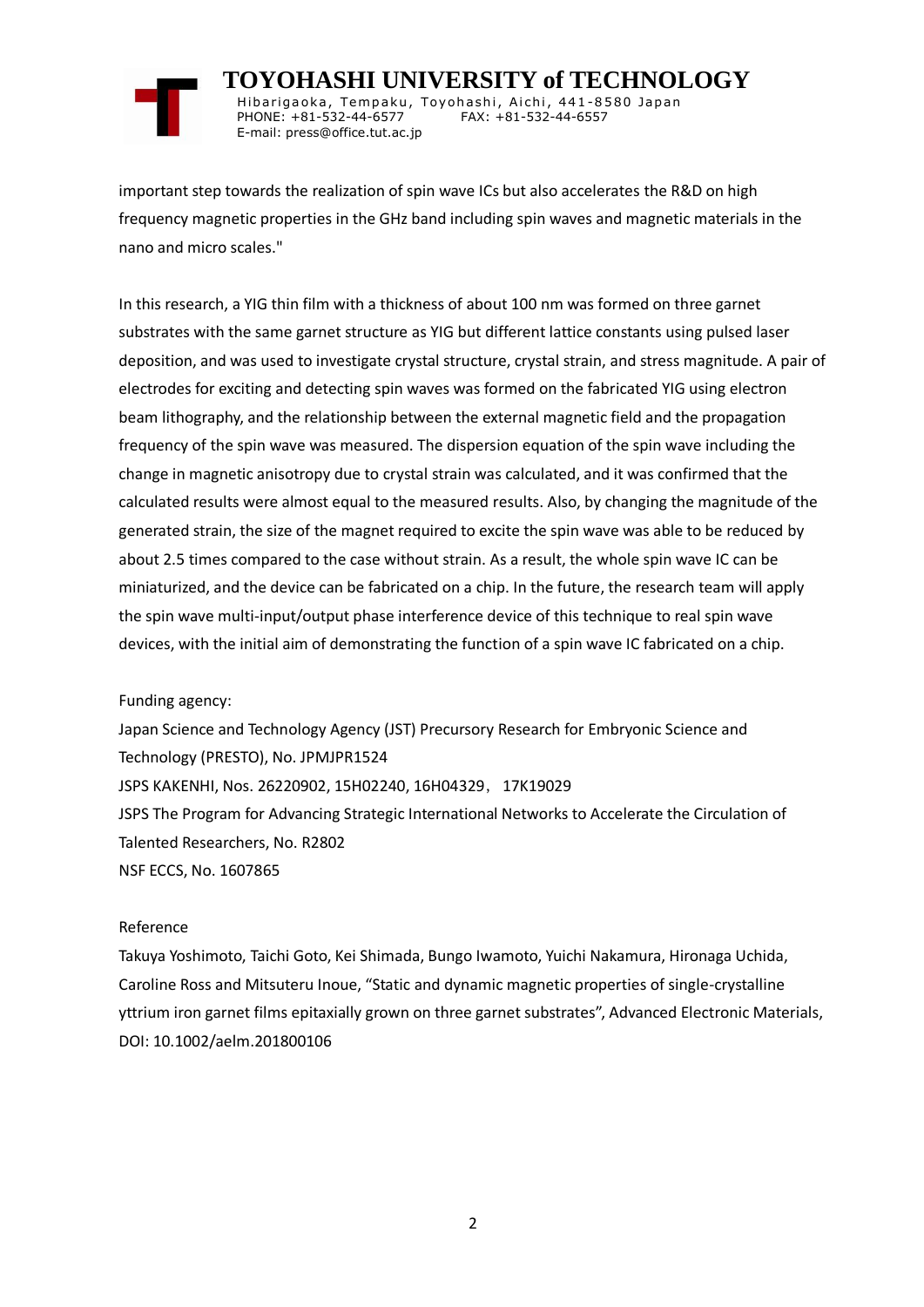## **TOYOHASHI UNIVERSITY of TECHNOLOGY**



Hibarigaoka, Tempaku, Toyohashi, Aichi, 441-8580 Japan PHONE: +81-532-44-6577 FAX: +81-532-44-6557 E-mail: press@office.tut.ac.jp

Further information Toyohashi University of Technology 1-1 Hibarigaoka, Tempaku, Toyohashi, Aichi Prefecture, 441-8580, JAPAN Inquiries: Committee for Public Relations E-mail: press@office.tut.ac.jp

Toyohashi University of Technology founded in 1976 as a National University of Japan is a research institute in the fields of mechanical engineering, advanced electronics, information sciences, life sciences, and architecture.

Website[: https://www.tut.ac.jp/english/](https://www.tut.ac.jp/english/)





Caption: By clarifying the relationship between stress and spin wave in a magnetic insulator film, the size of the permanent magnets required for spin wave generation was able to be reduced.